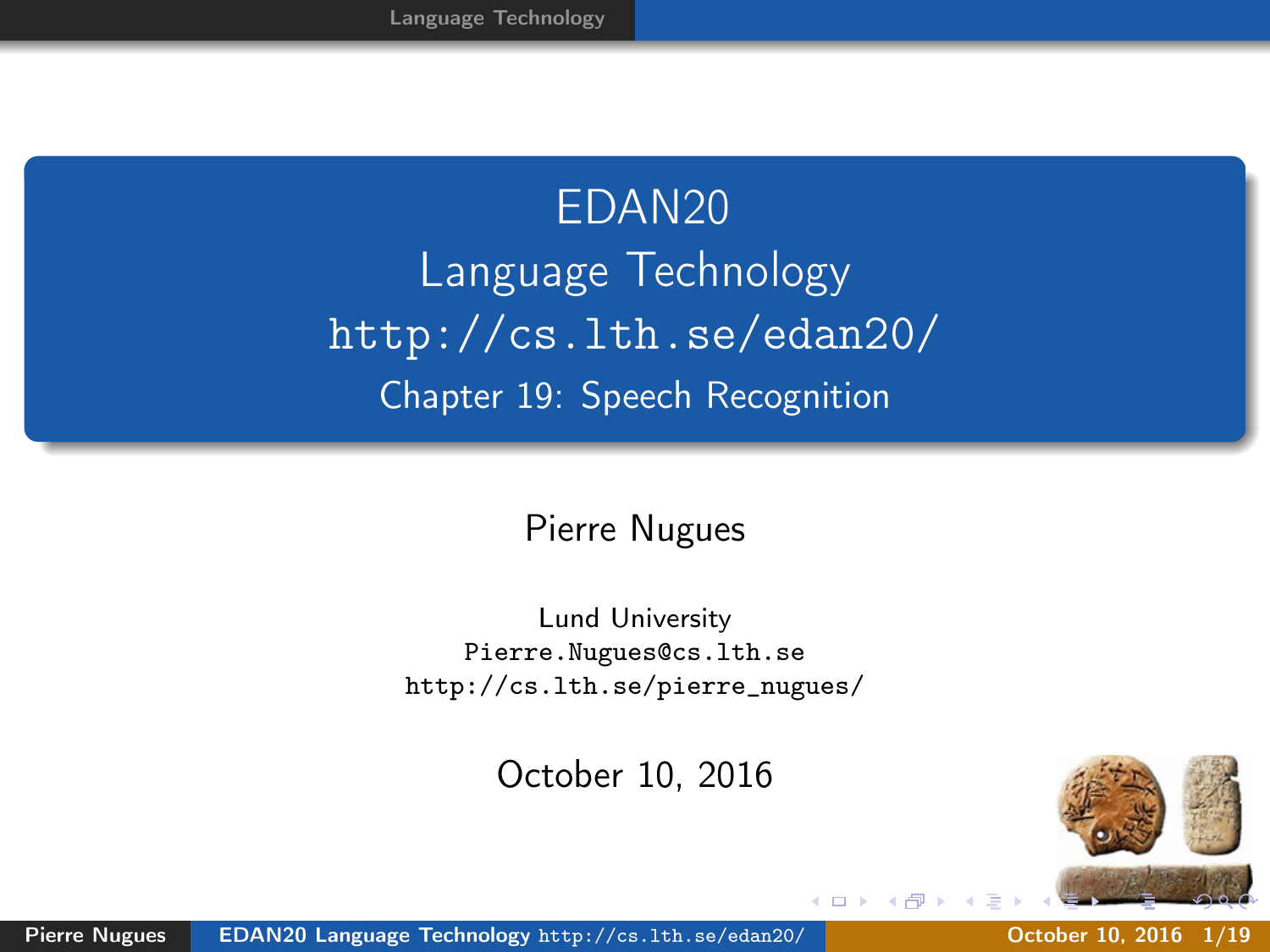# <span id="page-1-0"></span>**Speech Recognition**

Conditions to take into account:

- Number of speakers
- Fluency of speech.
- Size of vocabulary
- Syntax
- **e** Environment

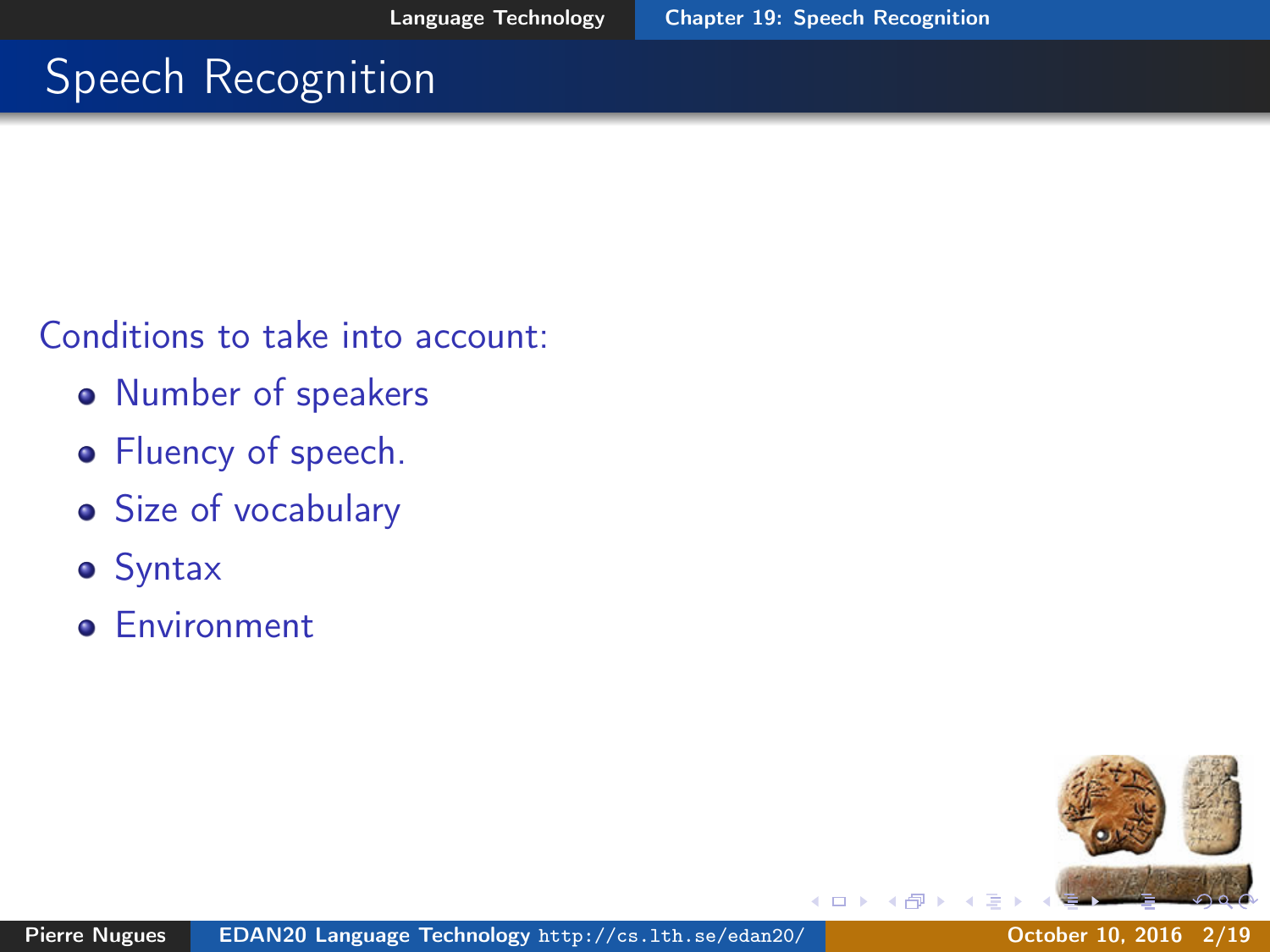$\leftarrow$ 

# Structure of Speech Recognition

Words:

$$
W = w_1, w_2, \ldots, w_n.
$$

Acoustic symbols:

$$
A=a_1,a_2,...,a_m,
$$

$$
\hat{W} = \underset{W}{\arg\max} P(W|A).
$$

Using Bayes' formula,

$$
P(W|A) = \frac{P(A|W)P(W)}{P(A)}.
$$

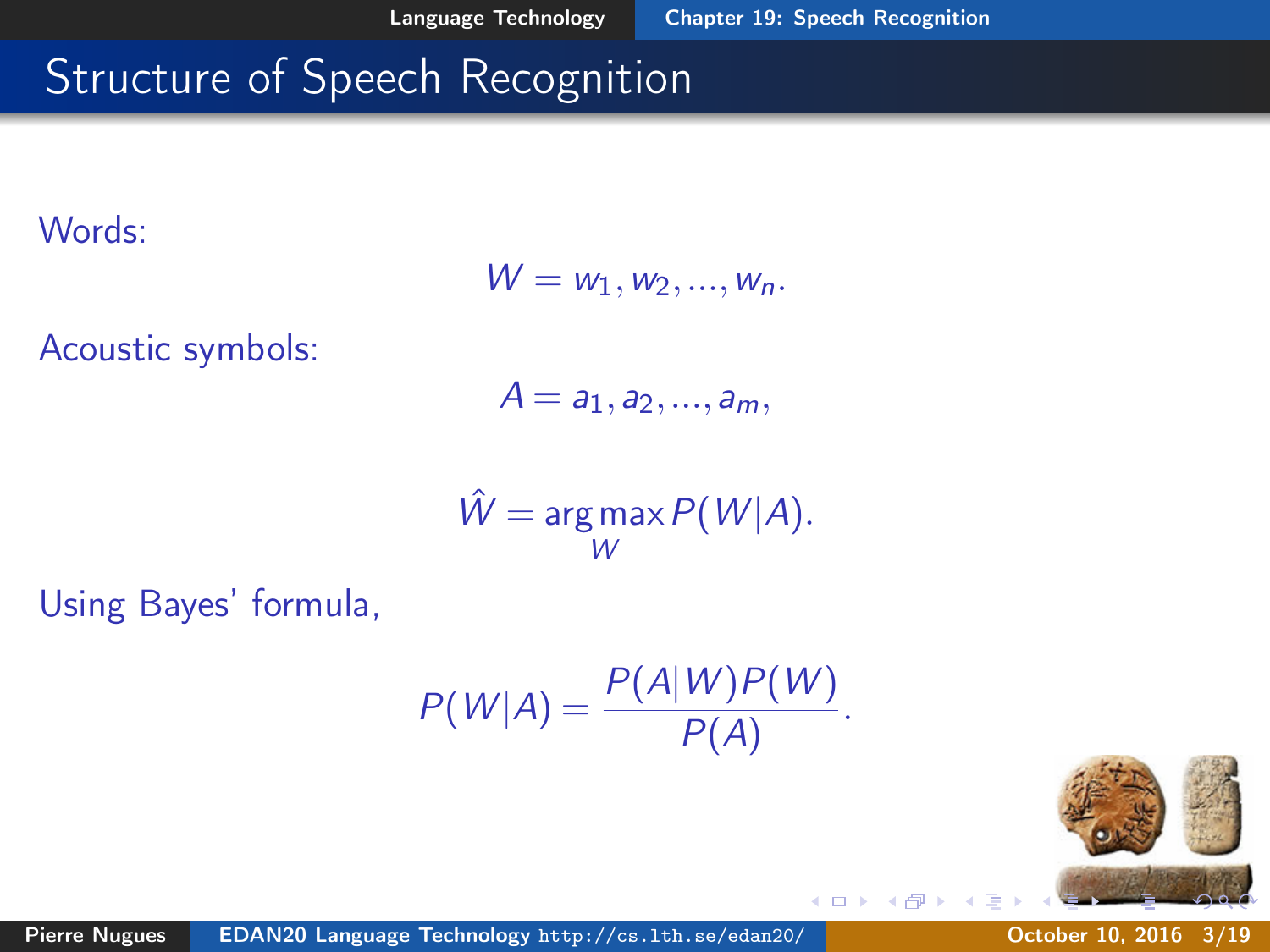4 0 3

### Two-Step Recognition

$$
\hat{W} = \underset{W}{\arg \max} P(A|W)P(W).
$$



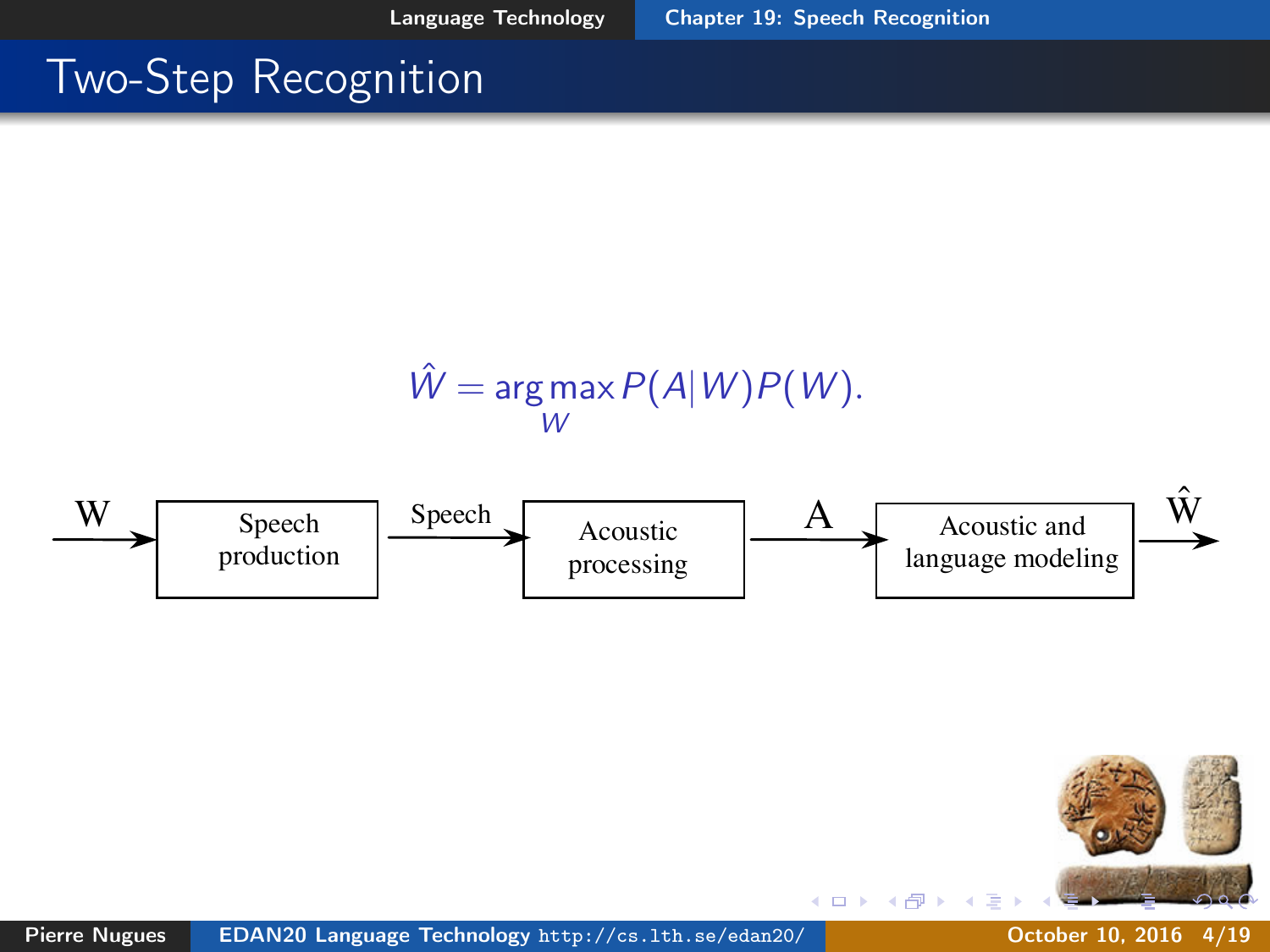#### Speech Parameters

Recognition devices derive a set of acoustic parameters from speech frames. Parameters should be related to "natural" features of speech: voiced or unvoiced segments.

A simple parameter giving a rough estimate of it: the energy: the darker the frame, the higher the energy.

$$
E(F_k)=\sum_{n=m}^{m+N-1}s^2(n).
$$

Linear prediction coefficients:

 $\hat{s}(n) = a(1)s(n-1) + a(2)s(n-2) + a(3)s(n-3) + ... + a(m)s(n-m),$ 

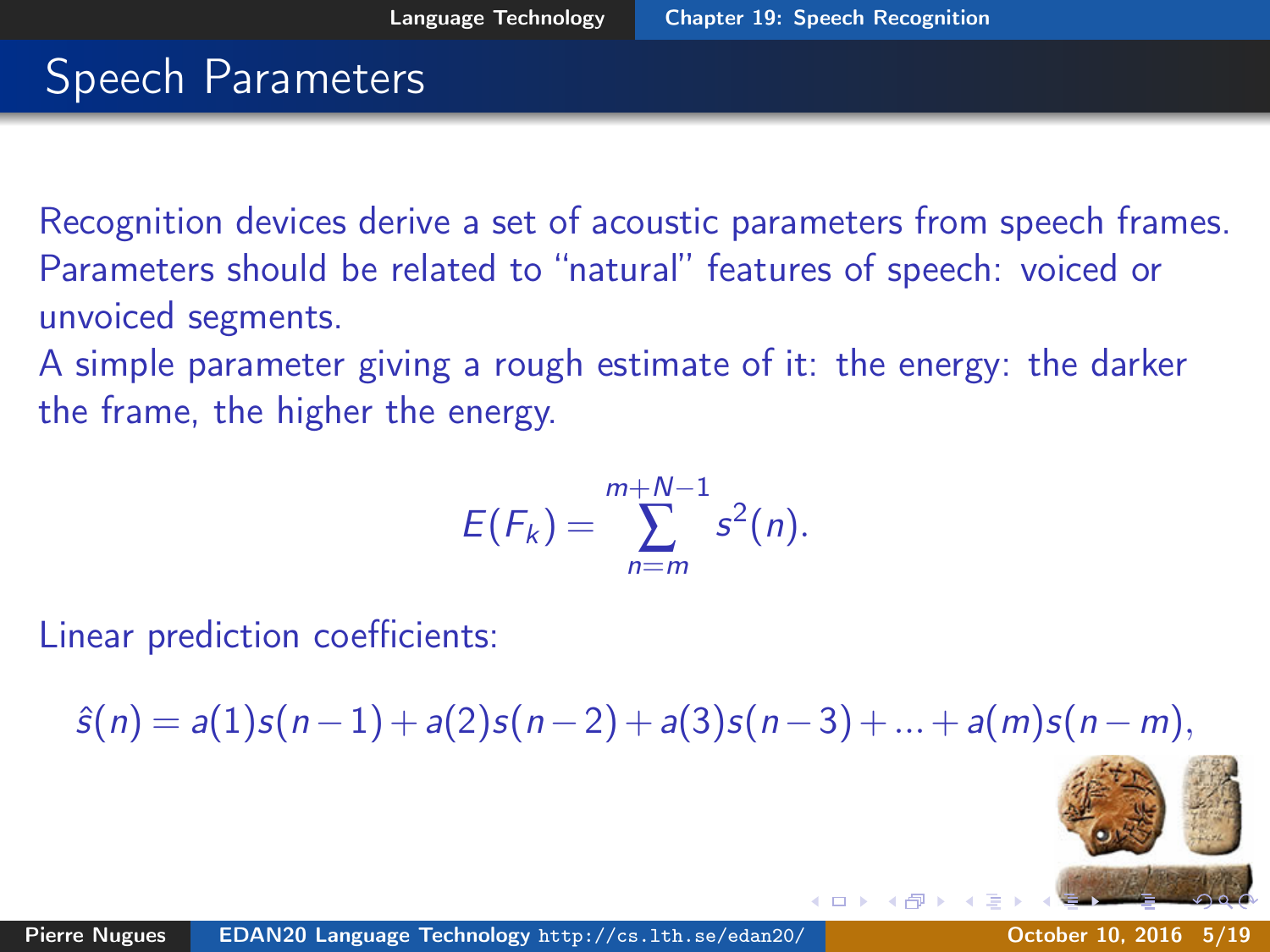#### Extraction of Speech Parameters

#### Features are extracted every 10 ms over a 20 s frame

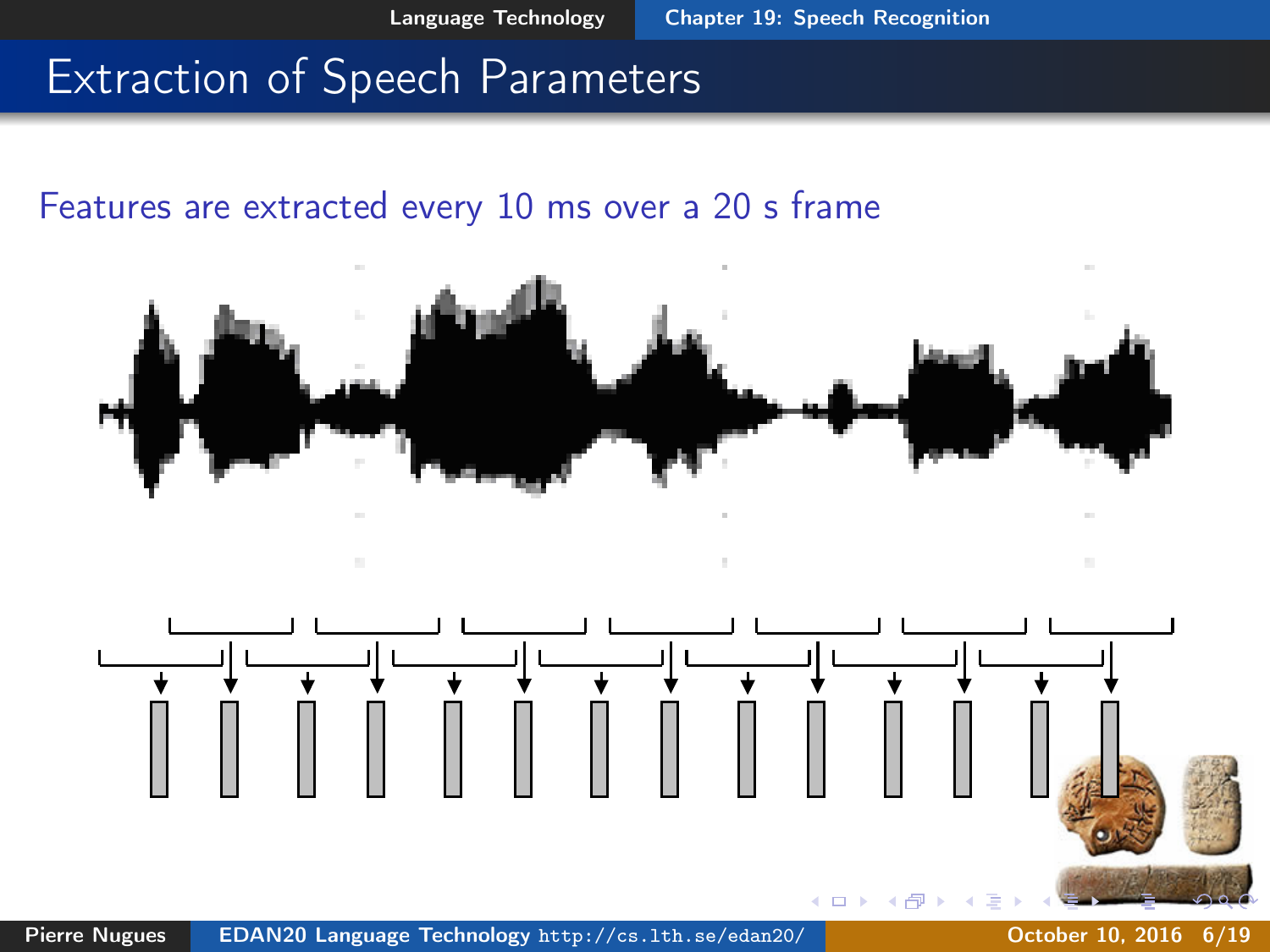#### Automata

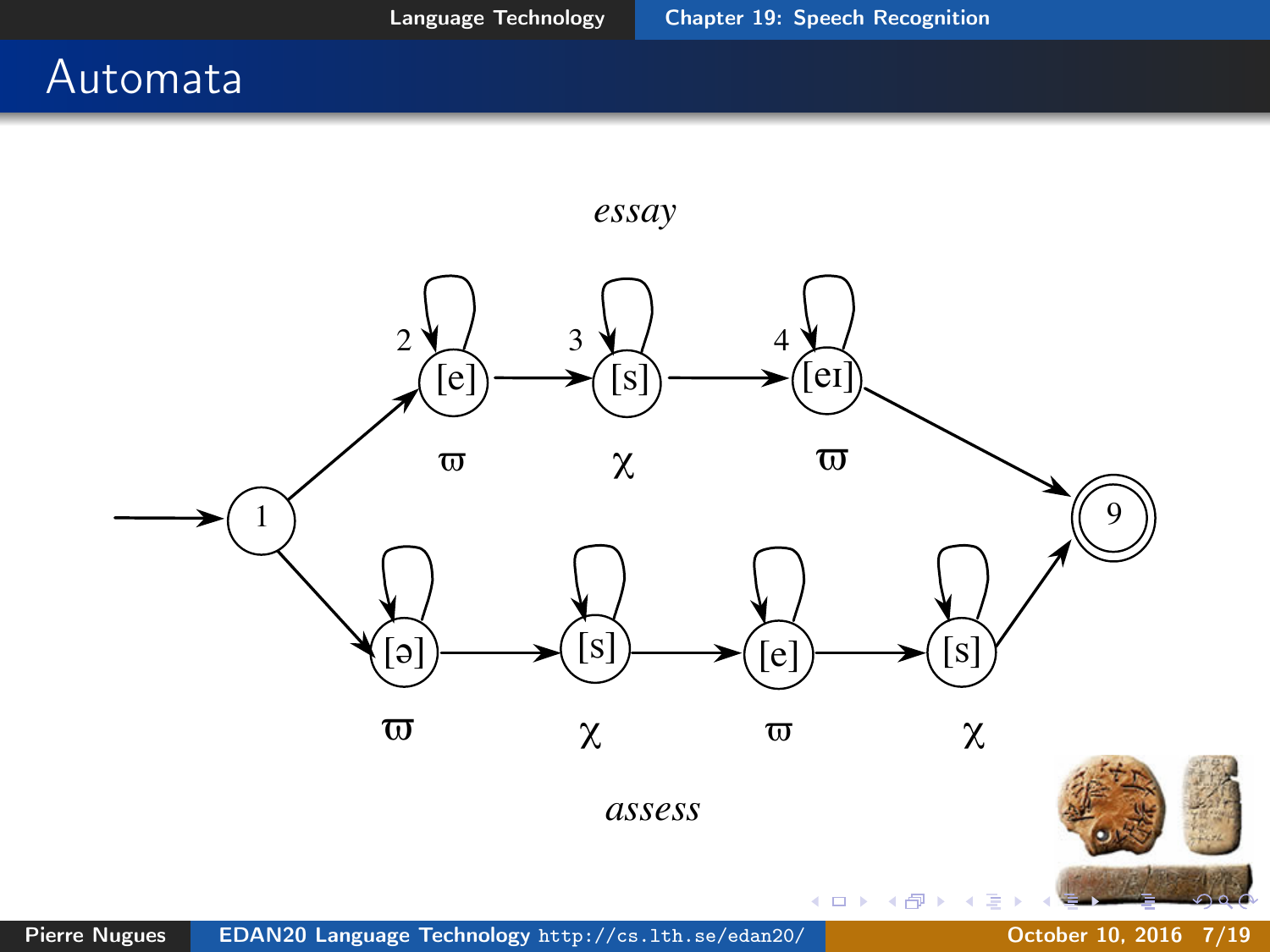#### Markov Chains

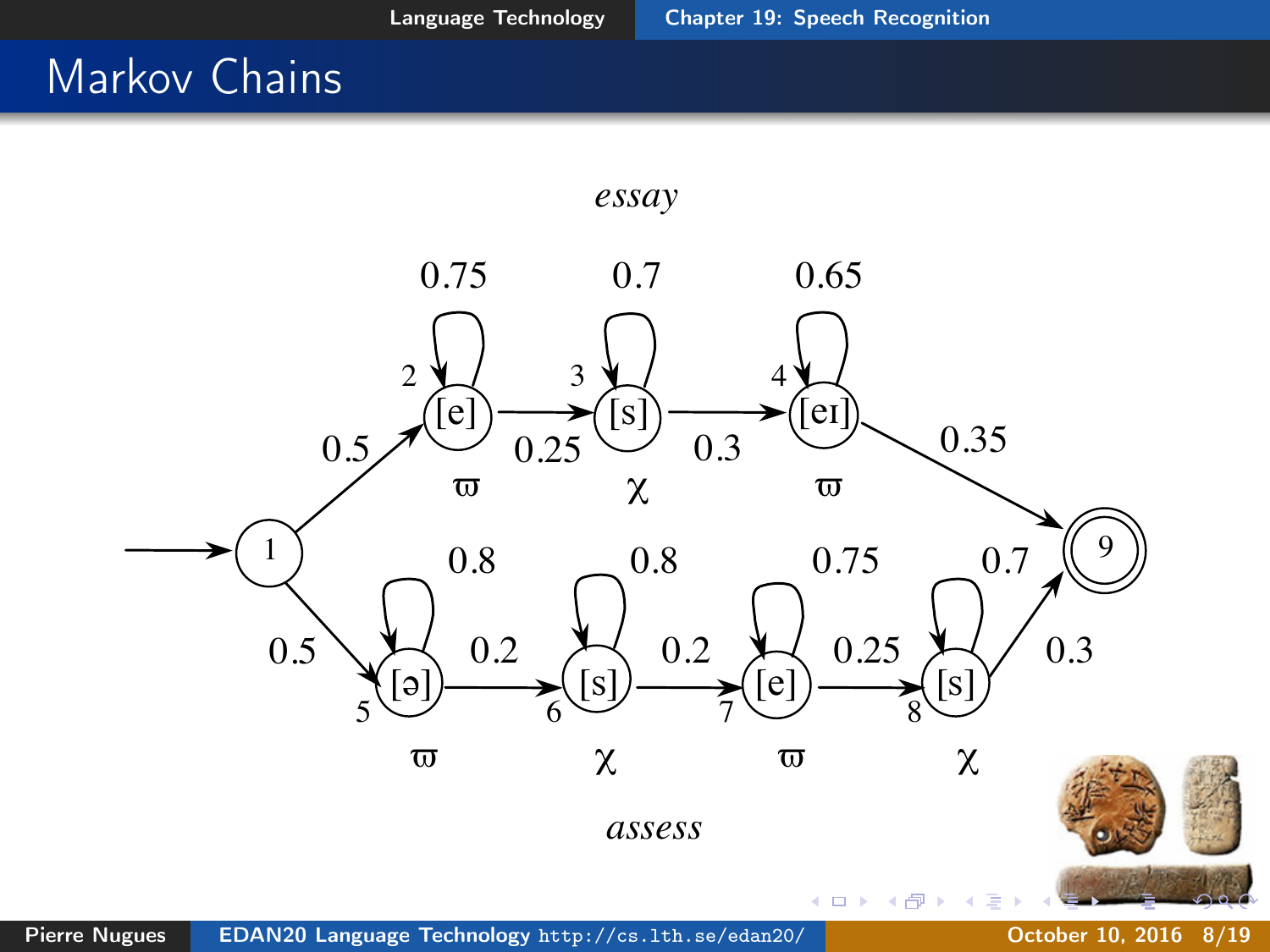### A Markov Chain in Prolog

```
start(q1). final(q9).
transition(q1, \circ, q2, 0.5). transition(q5, \circ, q5, 0.8).
transition(q2, \circ, q2, 0.75). transition(q5, k, q6, 0.2).
transition(q2, k, q3, 0.25). transition(q6, k, q6, 0.8).
transition(q3, k, q3, 0.7). transition(q6, o, q7, 0.2).
transition(q3, \circ, q4, 0.3). transition(q7, \circ, q7, 0.75).
transition(q4, o, q4, 0.65). transition(q7, k, q8, 0.25).
transition(q1, 0, q5, 0.5). transition(q8, k, q8, 0.7).
```
4 ロ → 4 伊

silent(q4, q9, 0.35). silent(q8, q9, 0.3).

```
accept(Symbols, Probability) :-
  start(StartState),
  accept(Symbols, StartState, 1.0, Probability).
```
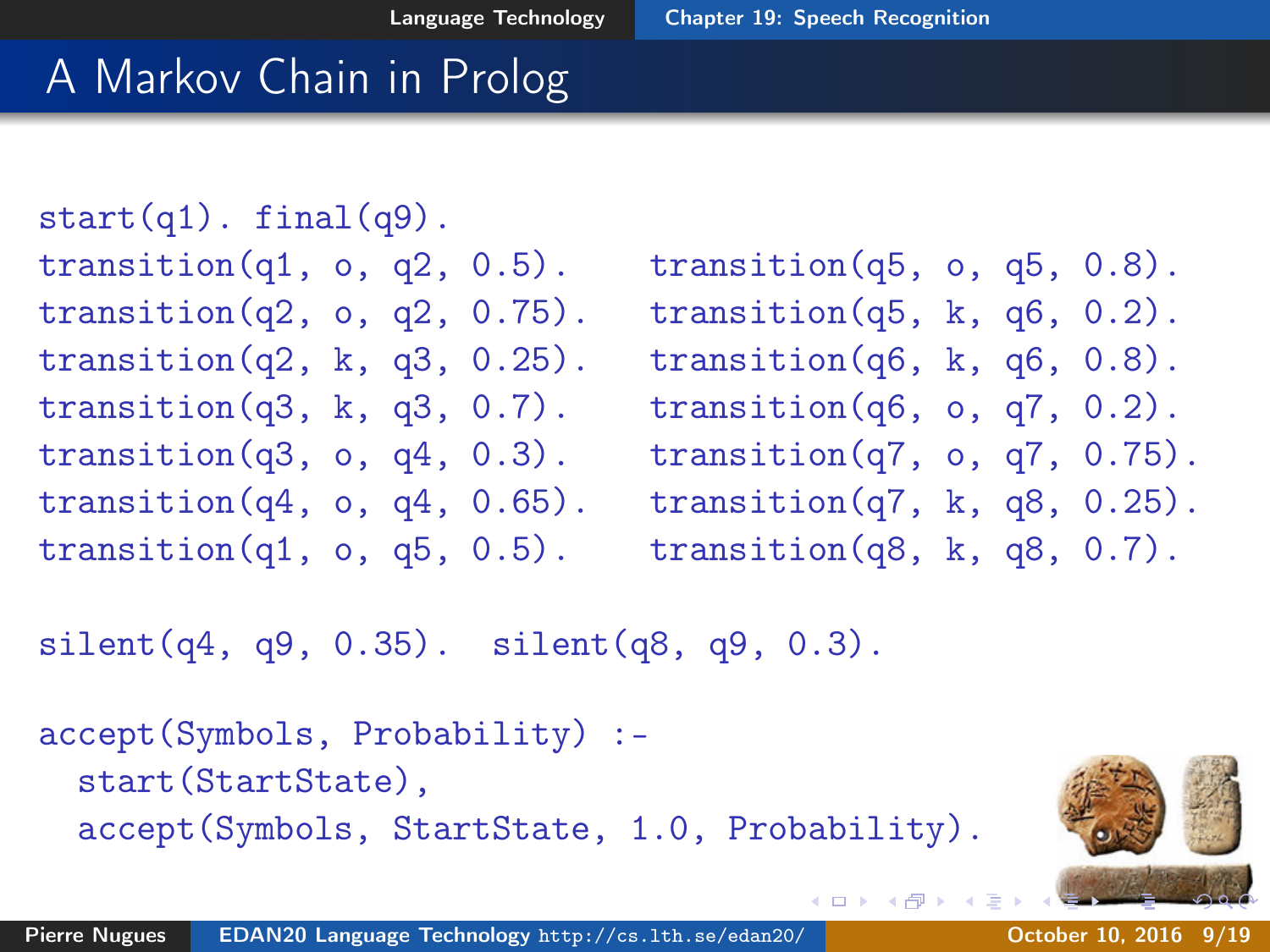# A Markov Chain in Prolog

```
accept([], State, Probability, Probability) :-
  final(State).
accept([Symbol | Symbols], State, ProbIn, ProbOut) :-
  transition(State, Symbol, NextState, ProbTrans),
  NextProb is ProbIn * ProbTrans.
  write(NextProb), nl,
  accept(Symbols, NextState, NextProb, ProbOut).
accept(Symbols, State, ProbIn, ProbOut) :-
  silent(State, NextState, ProbTrans),
  NextProb is ProbIn * ProbTrans,
  accept(Symbols, NextState, NextProb, ProbOut).
```
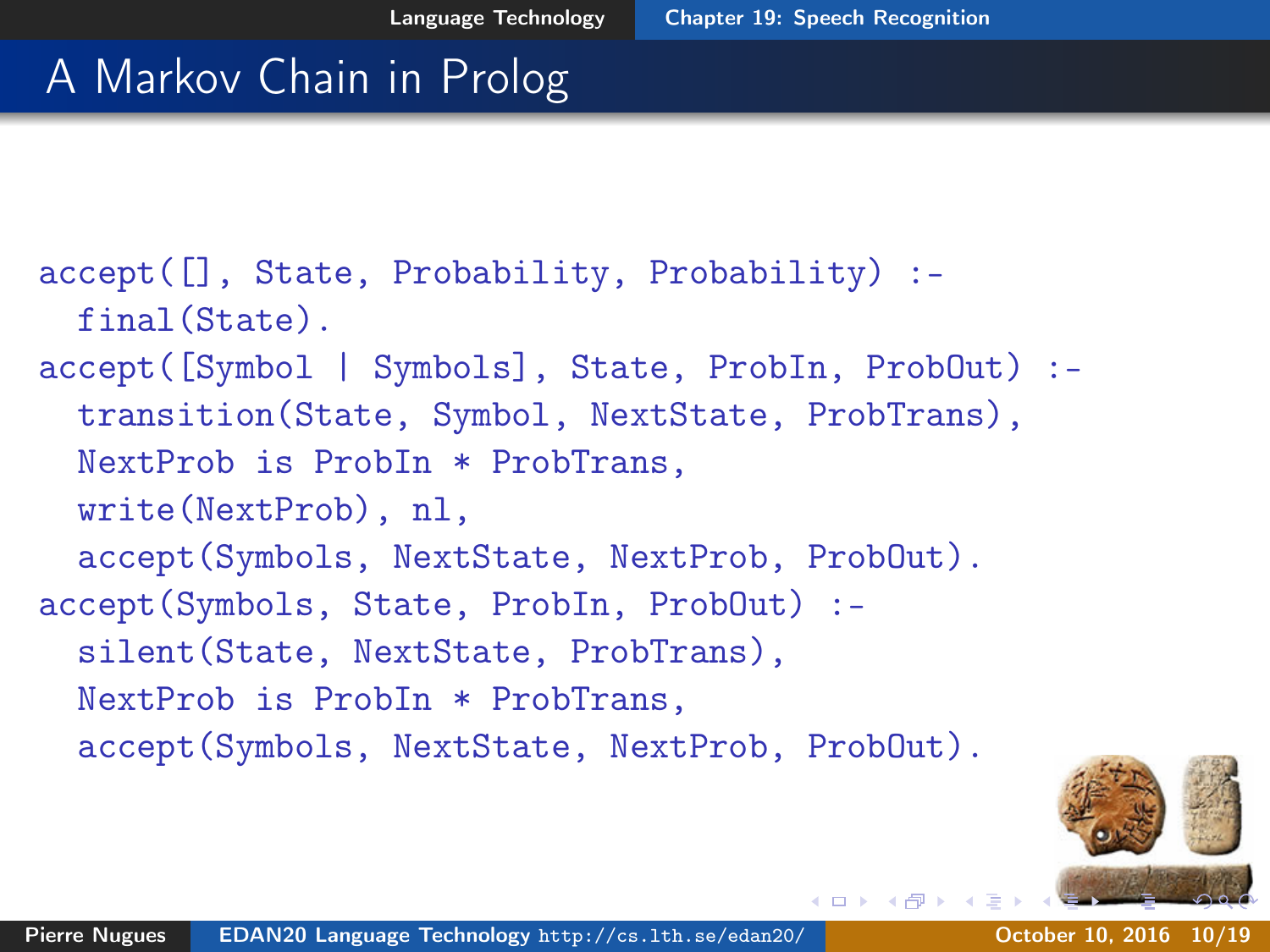#### Hidden-Markov Models

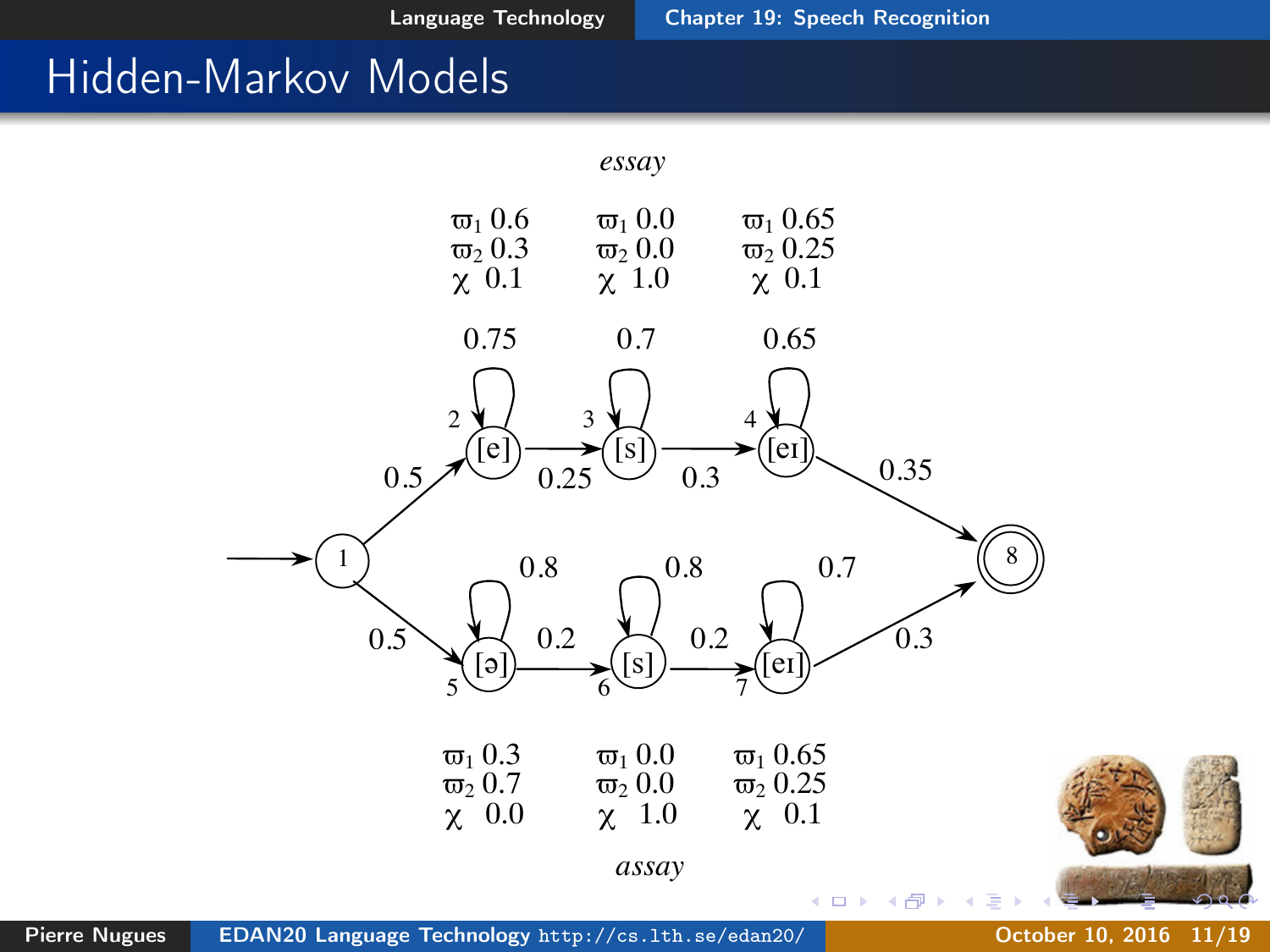# Solving Problems with Hidden-Markov Models

Given a hidden-Markov model, the main problems to solve are to:

- Estimate the probability of an observed sequence. It corresponds to the sum of all the paths producing the observation. It is solved using the forward algorithm.
- Determine the most likely path of an observed sequence. It is a decoding problem. It is solved using the Viterbi algorithm.
- Determine (learn) the parameters given a set of observations. It is used to build models to recognize speech. It is solved using the forward-backward algorithm.

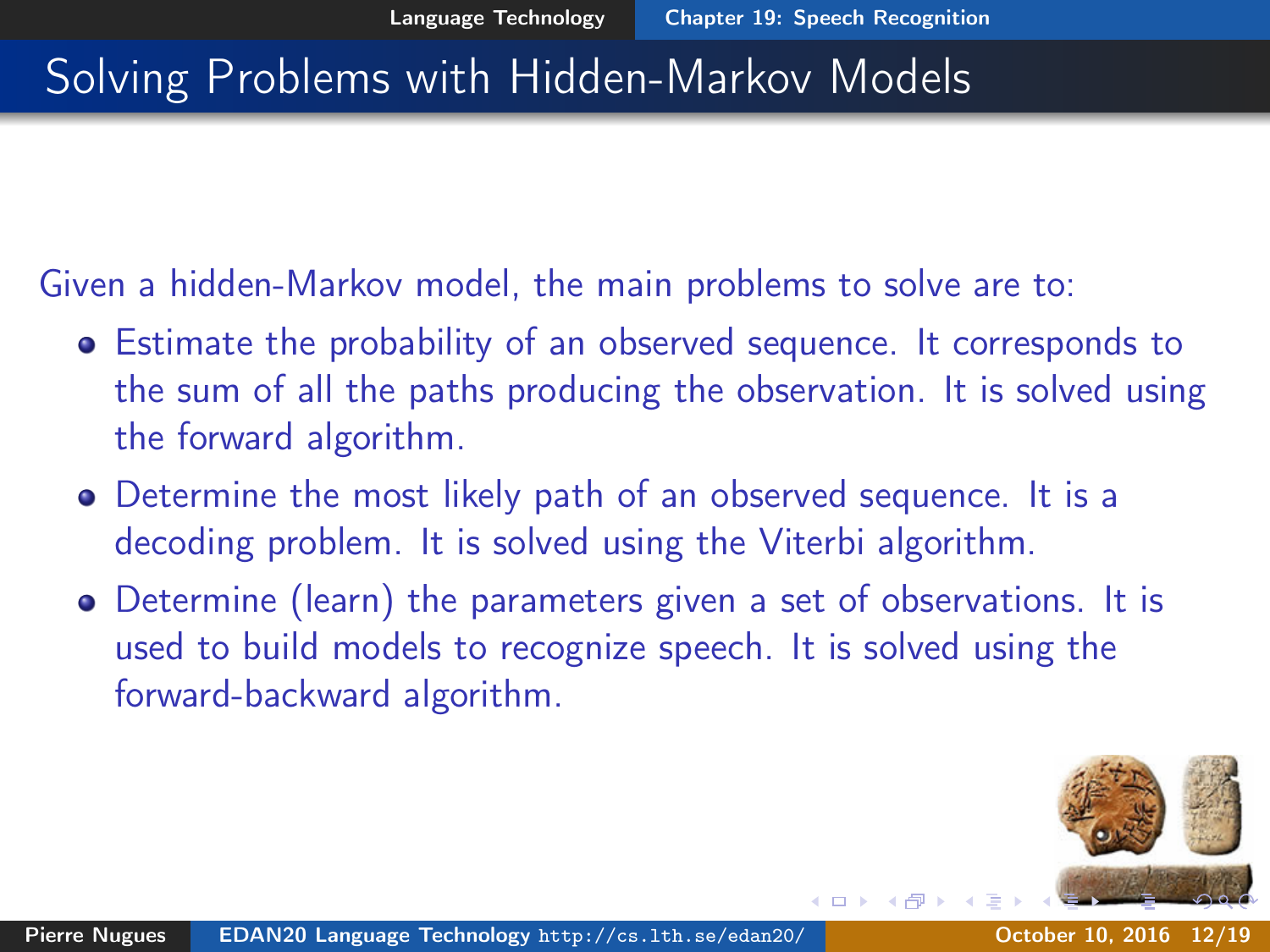## HMM and Phones

Modeling phones: Simple model



A more complex model due to Lee



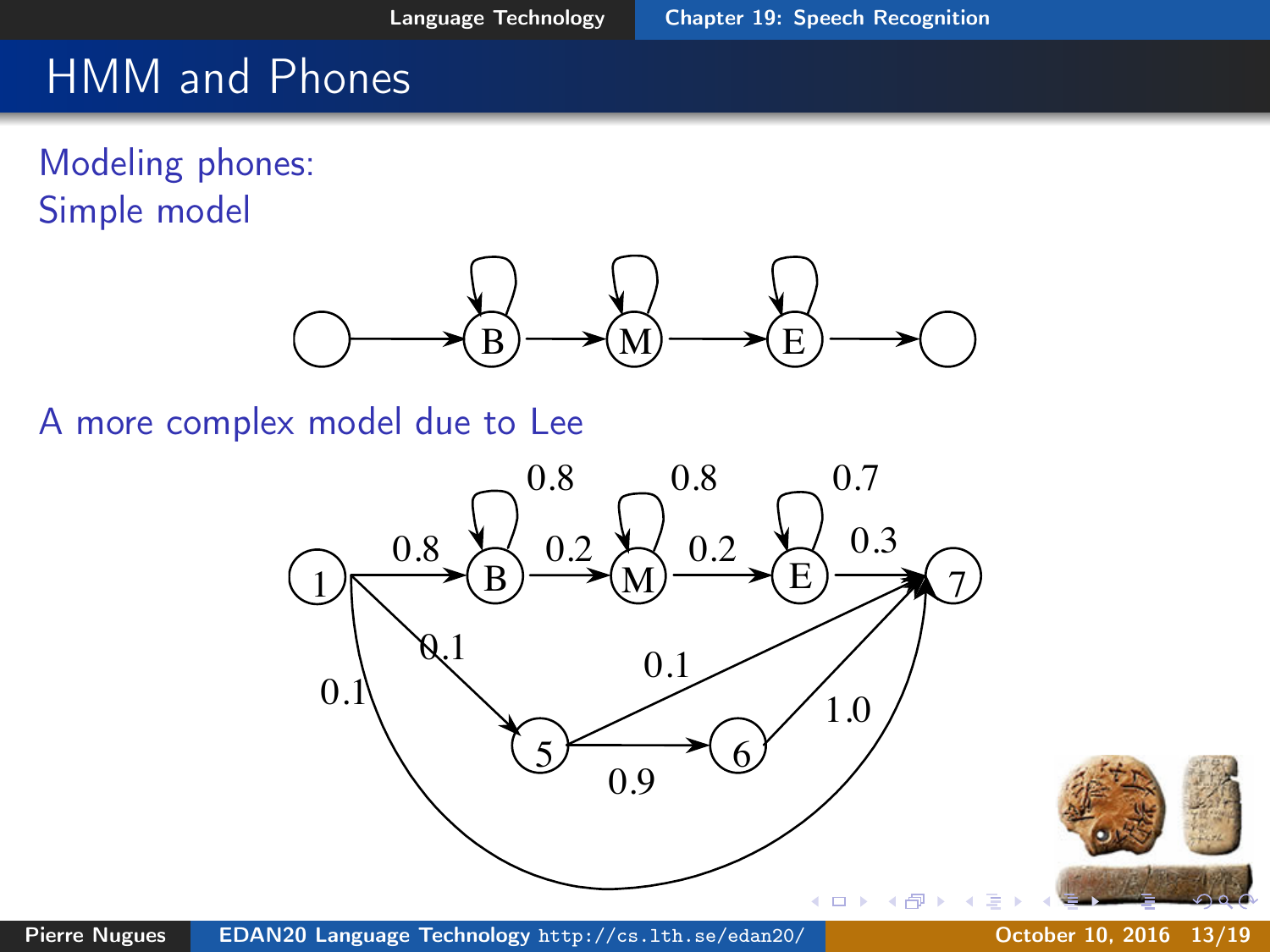# Word Decoding

Markov models are a probabilistic mapping of a string of acoustic symbols  $a_1, a_2, ..., a_m$  onto a string of phonemes  $\varphi_1, \varphi_2, ..., \varphi_m$ . A language model applies a second probability to a word sequence. The complete speech recognition then consists in decoding word sequences  $w_1, w_2, ..., w_n$  from phonemic strings and weighting them using the language model.

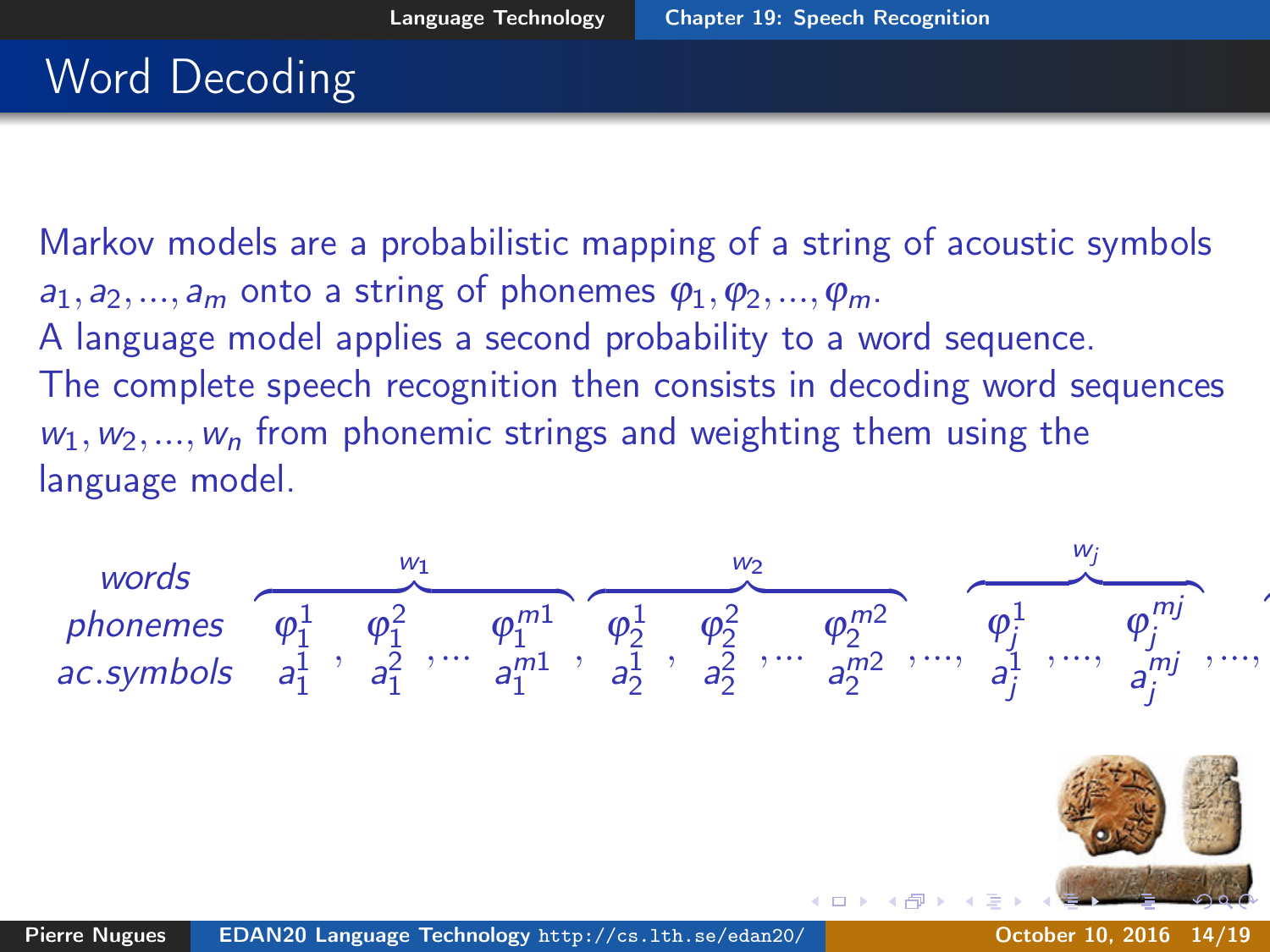## Searching Words

A hypothesis search.

If the vocabulary contains k words  $v_1, v_2, ..., v_k$ ,  $w_1$  is to be selected amongst k possibilities,  $w_2$  amongst k possible choices again and so on.

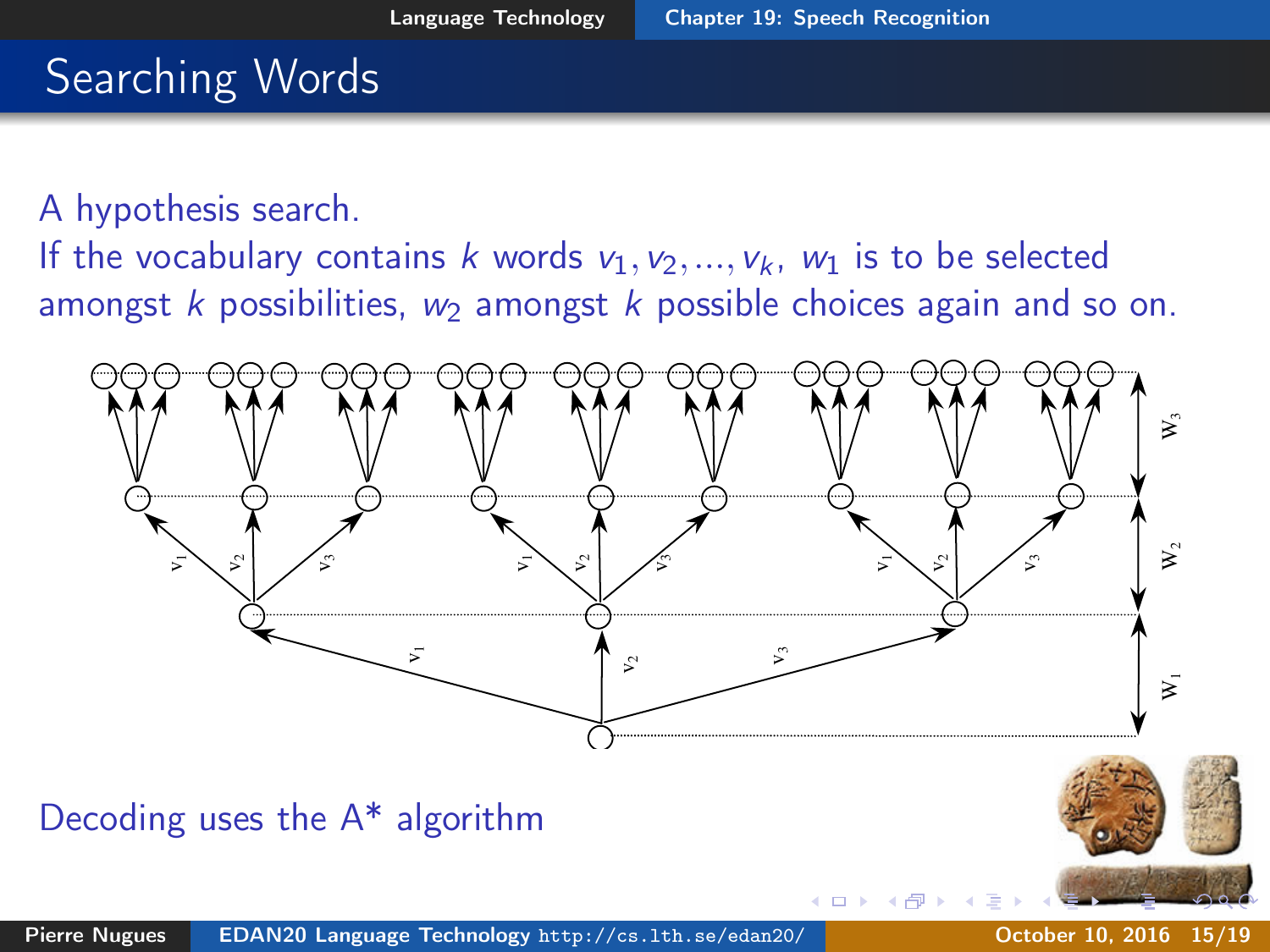## Commercial Systems

Speech recognition systems are accessible using an API



In addition to a language model, speech engines often give the possibility to use a phrase–structure grammar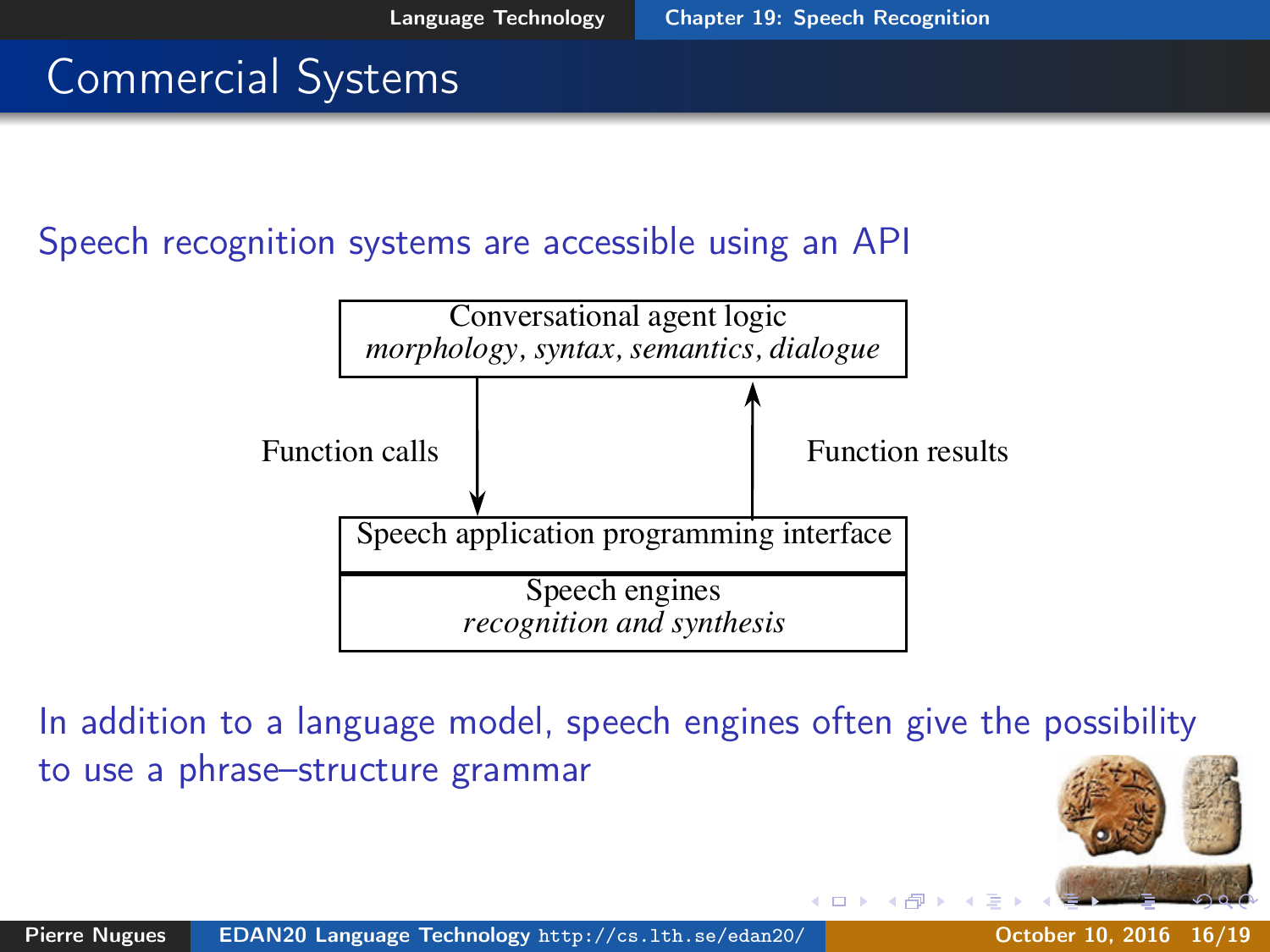#### A Phrase–Structure Grammar for the IBM ViaVoice

```
<kiosk> = <greeting1>? <greeting2>? <sentence1>
  | <greeting1>? <sentence2>.
\langle \text{greeting1} \rangle = hello | excuse me | excuse me but .
\langle \text{greeting2} \rangle = can you tell me | I need to know
  | please tell me .
\text{Sentenced} > = where \text{Cdestination1} > is located
  | where is <destination1>
  | where am I
  | when will <transportation> <destination2>? arrive
  | when <transportation> <destination2>? will arrive
  | what time it is
  | the local time
  | the phone number of <destination1>
    the cost of \langletransportation> \langle destination2>? .
```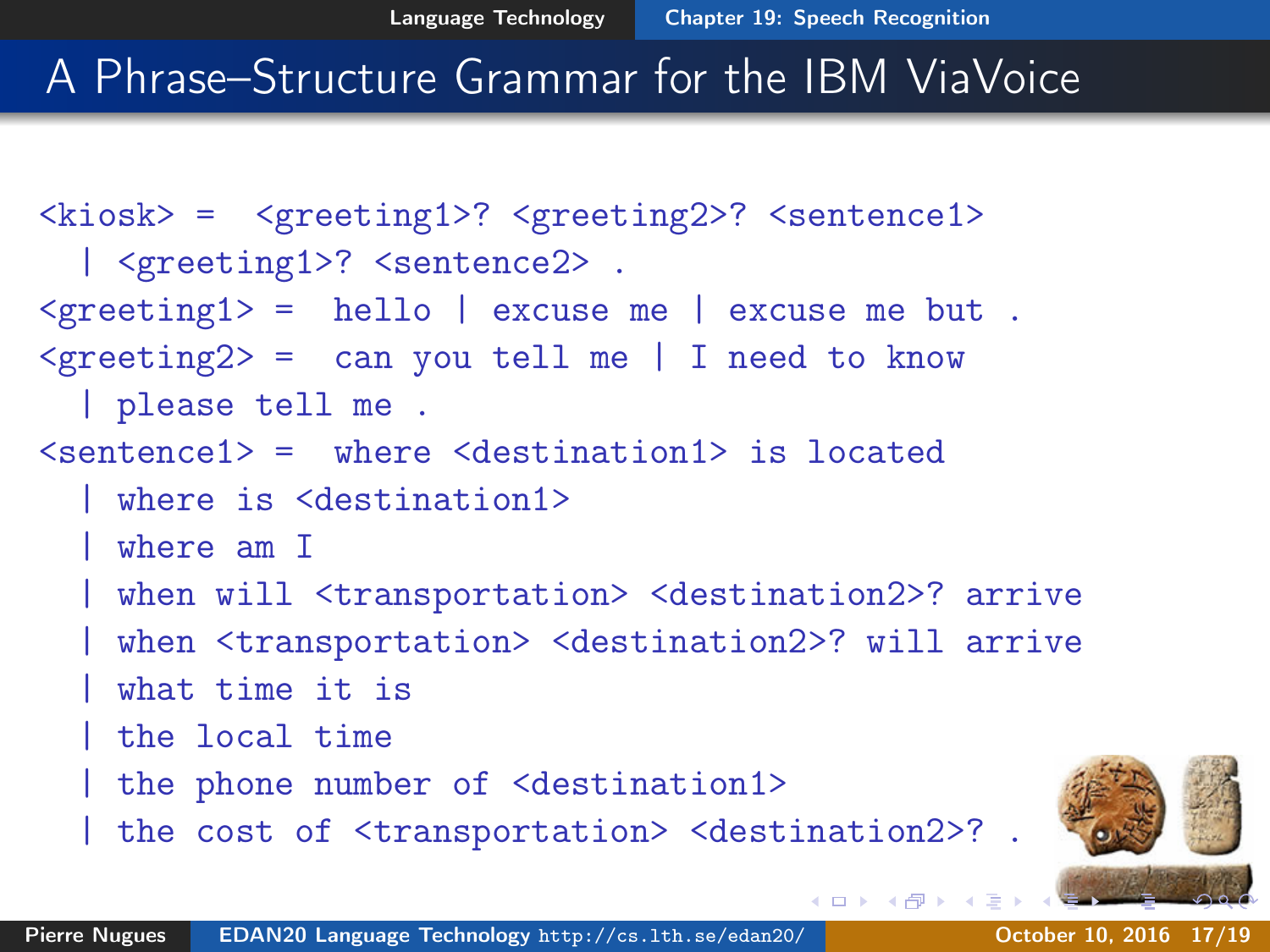# A Phrase–Structure Grammar for the IBM ViaVoice

```
\langlesentence\langle 2 \rangle = T am lost
  | I need help
  | please help me
  | help
  | help me
  | help me please .
<destination1> = a restaurant
  | the <RestaurantType> restaurant
  | <BusinessType>? <BusinessName> .
\kappa <RestaurantType> = best | nearest | cheapest | fastest .
\langleBusinessType> = a | the nearest.
<sub>BusinesName</sub> = filling station</sub>
  | public rest room
  | police station .
```